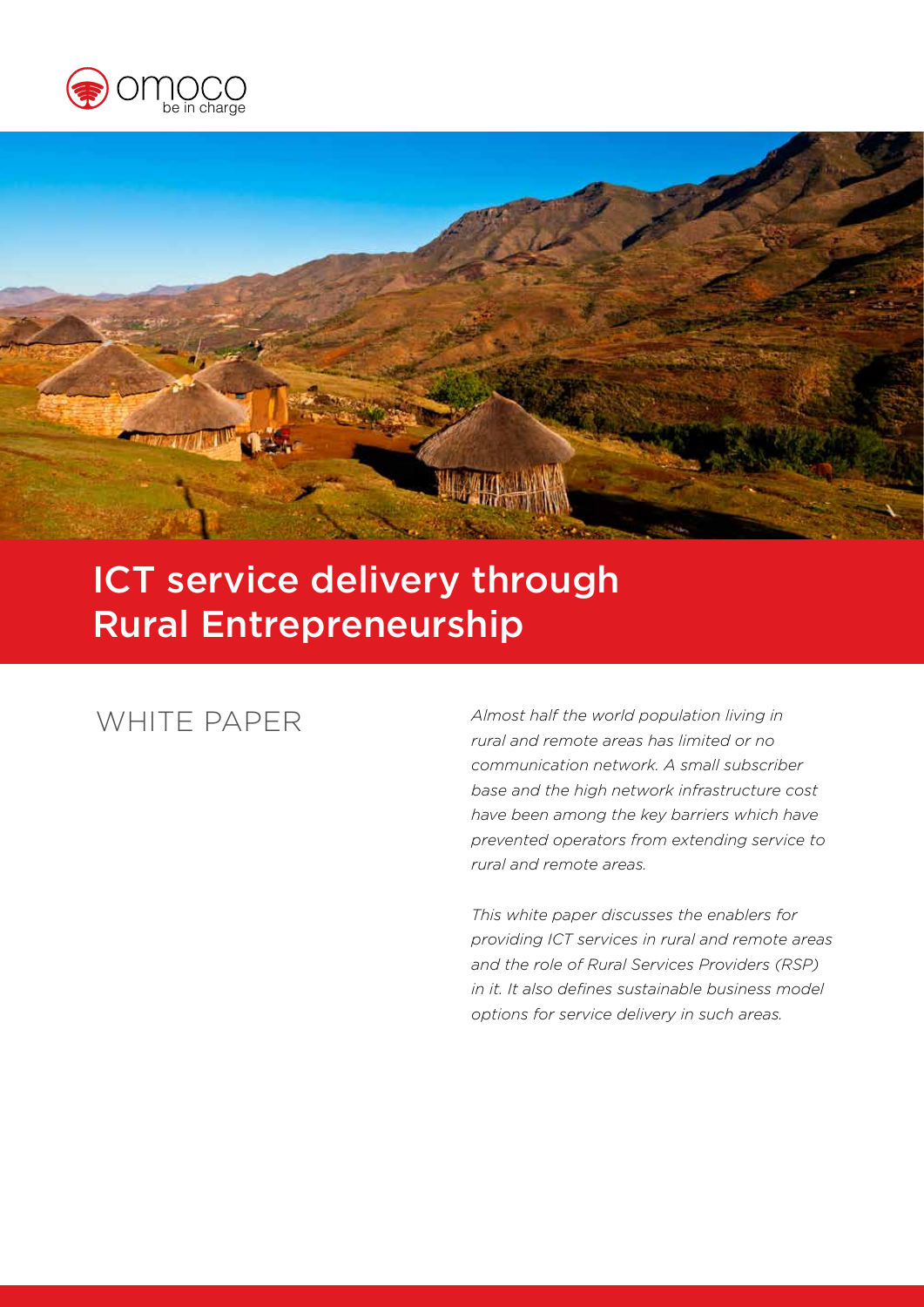#### INTRODUCTION

The humongous growth of mobile telephony and broadband in the last decade has been largely concentrated in dense urban or semiurban areas, leaving the rural population across the world exactly where they were, a decade ago. This has left more than 3 billion people i.e. almost half of the world's population, still unconnected (ref 1).

Low ARPU due to a small subscriber base & high capital plus operational costs, have been major deterrents towards offering mobile telephony services in rural areas. Off late, saturated urban markets & universal obligations have forced service providers to take note of the unconnected population across the world and extend services to them.

 In countries across the globe, especially developing ones, a lot of urgency is being shown by governments and regulators to connect the people in rural areas. This is driven by the said correlation between the penetration of telecommunications' network within a country and its' economic development.

However, this move cannot just be politically motivated. A commercially viable business model needs to emerge for service providers so that voice and data penetration can happen across the world. This white paper discusses opportunities & sustainable business models for Rural Service Providers (RSP) to connect the unconnected and overcome the digital divide.

# OPPORTUNITY FOR RURAL ENTREPRENEURSHIP

Focus on ICT is increasing in each developing country. Governments are revisiting regulatory frameworks to create terms and conditions, subsidy criteria and any other tools ensuring minimum entry barriers for providing communication services in rural areas. The approach so far had been to push existing network operators, both private and state-owned, to extend service in such areas as only these players had access to the infrastructure required to set up a network deployment. This approach is no longer yielding results and a new business model with more stakeholders in addition to network operators is required. Innovations in small cell technology make this possible.

The key stakeholders for rural telephony in the new model will include Mobile Network Operators or PSTN/VoIP Operators, Rural Service Providers and Subscribers. Government and regulatory bodies along with state owned financial institutions or banks will complete the value- chain by being the enablers to roll out ICT services in rural areas.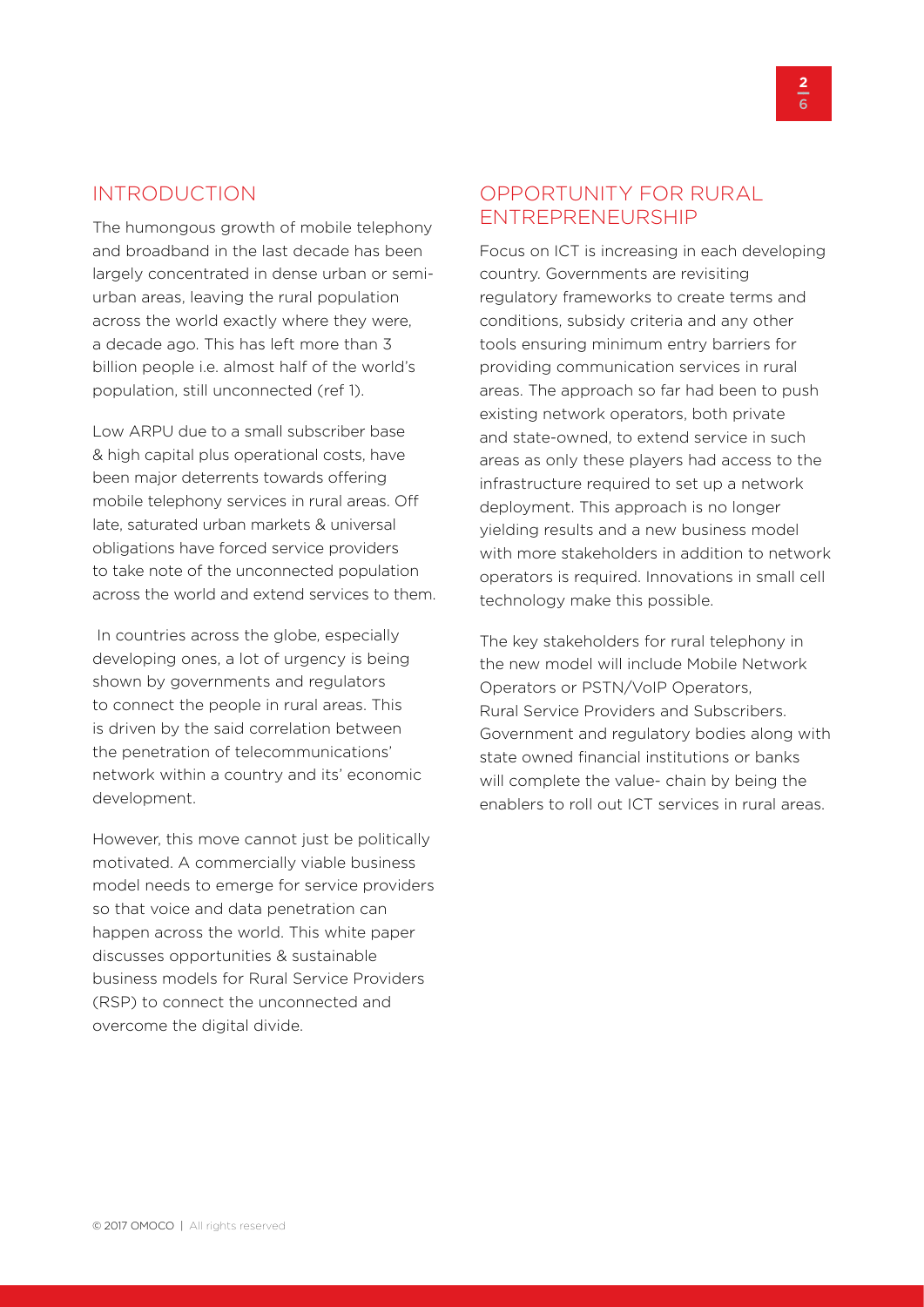



*Figure 1: Value Chain and Enablers*

RSPs will be at the heart of this new value chain. They can setup their own micro mobile network infrastructure to offer voice, SMS, data & other value add services in non-urban areas where there is little or no network footprint.

RSPs can sustainably exist in the following two formats:

- Franchisee to existing operator for extending service delivery in rural areas
- Standalone Service Provider connected to VoIP operator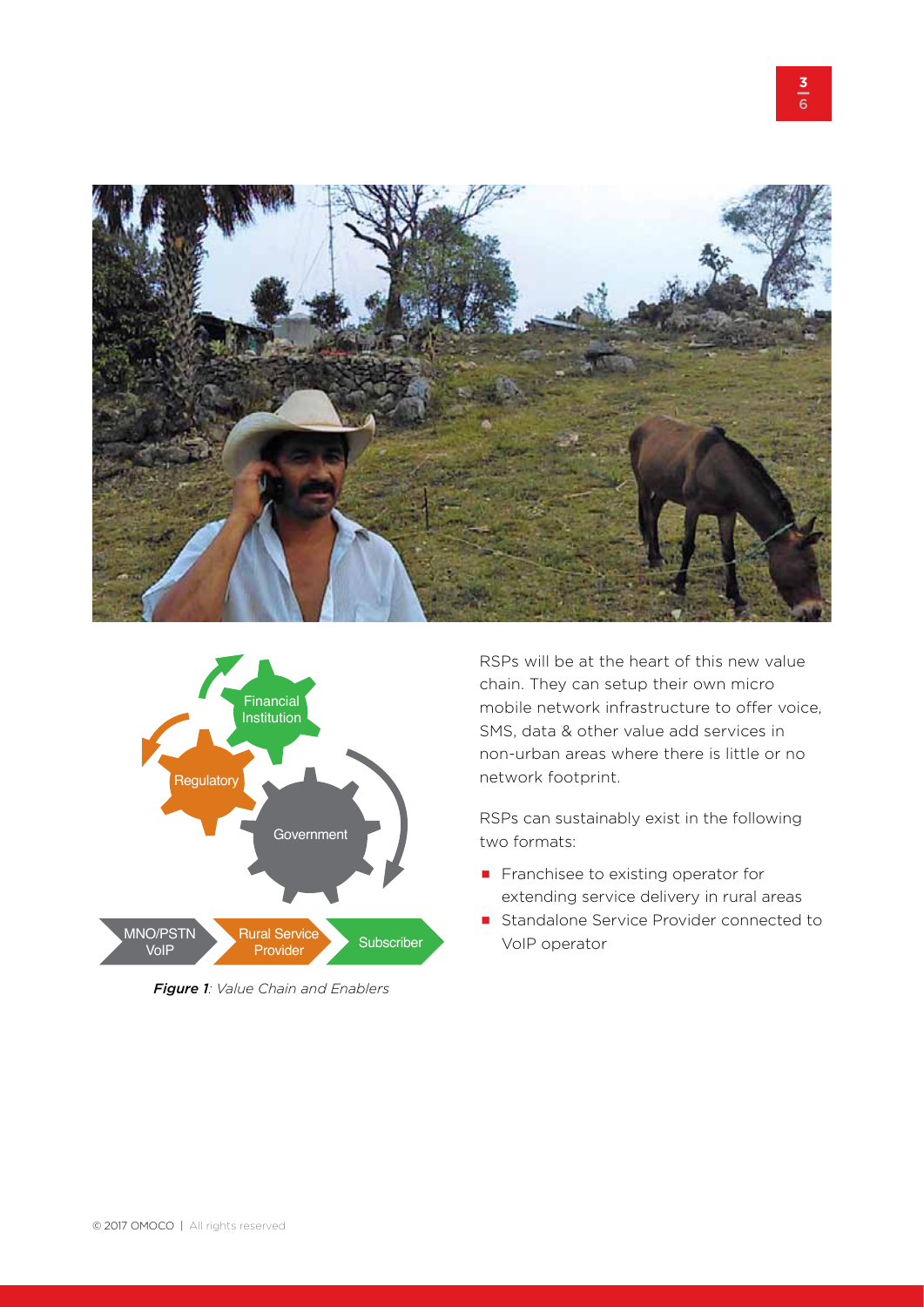### FRANCHISEE MODEL

With interest being shown by private operators in exploring the low-income rural market for service delivery, the franchisee model has emerged. The Franchisor (MNO) shall allow the franchisee (RSP) to extend its network in rural areas against a fee. The franchisor shall provide frequency and other necessary parameters to configure the mobile network. In return, RSP will manage the equipment, sale of subscription to local subscribers and will share the revenue on agreed commercial terms with the MNO.

Subsequently, RSPs can cater to subscribers by offering value add services in addition to basic services. This provides a lucrative business opportunity for both the rural entrepreneur and the operator in low income areas. Some value-add services which are significant to rural areas & can be offered by RSPs include:

- Mobile communication Voice, SMS, Data Services
- $\blacksquare$  Broadband in schools
- **Broadband in government offices**
- E-governance
- E-Health
- **Micro banking**
- **Public Address System**



This provides a lucrative business opportunity for both the rural entrepreneur and the operator in low income areas.

Following are the key responsibilities areas of the stakeholders in this model:

| <b>FRANCHISOR (MOBILE</b><br><b>NETWORK OPERATOR)</b> | <b>FRANCHISEE (RURAL</b><br><b>SERVICE PROVIDER)</b> |
|-------------------------------------------------------|------------------------------------------------------|
| Spectrum                                              | Network Management                                   |
| Interconnect                                          | Point of Sales                                       |
| Subscriber Management                                 | <b>Customer Acquisition</b>                          |
| <b>Billing</b>                                        |                                                      |



*Figure 2: Franchisee Business Model - RSP & MNO*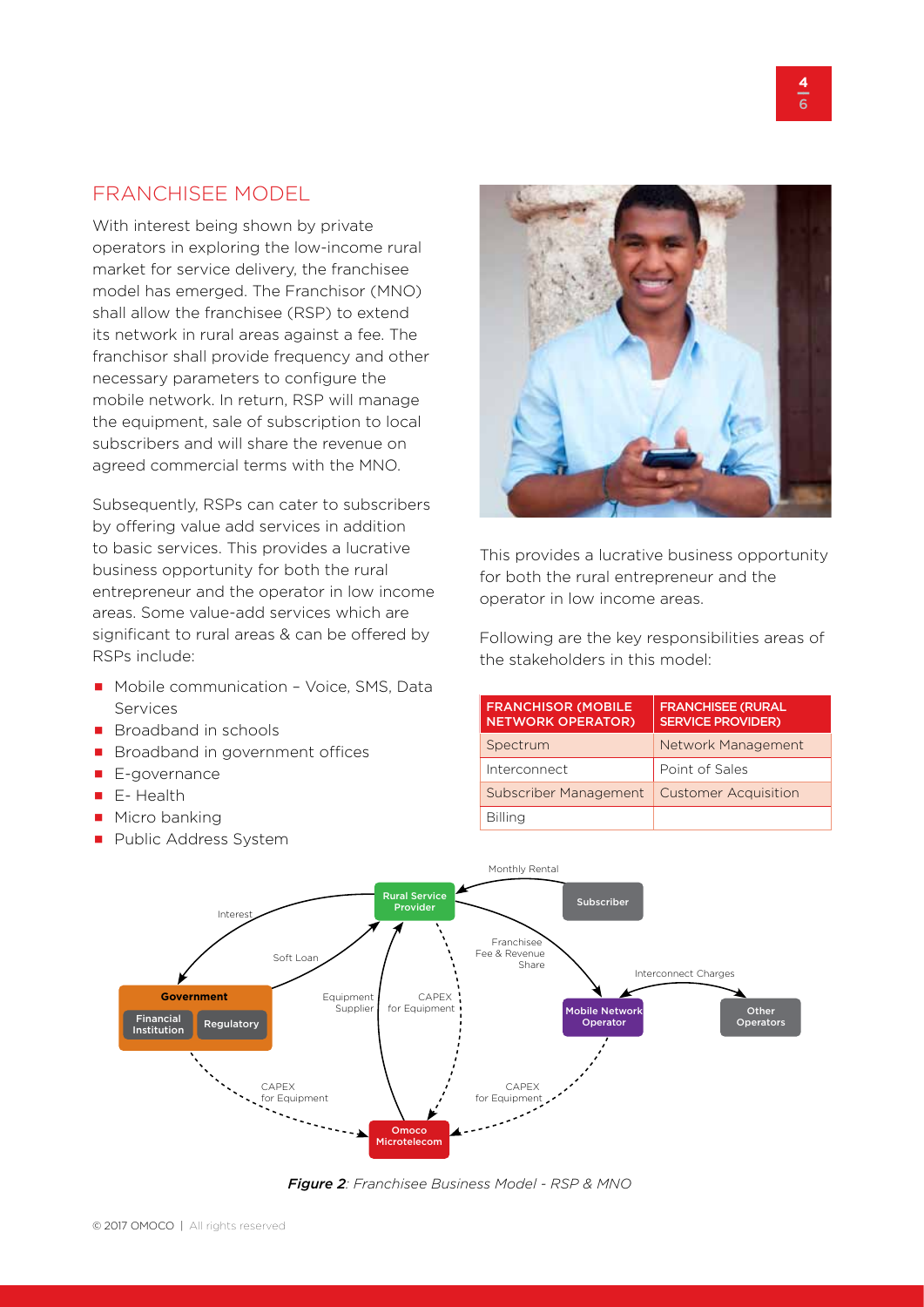### STANDALONE MODEL

The standalone model provides an opportunity for a local entrepreneur to host his own communication network. This communication network can be used to provide multiple communication services to individuals as well as institutions in remote areas.

In this model all responsibility for network roll out will lie with the RSP, thus, there will be no revenue sharing with the operator. The RSP has to reach a commercial agreement with a PSTN/VoIP operator to allow incoming and outgoing calls to the external world.

The government and other statutory bodies such as regulators and micro-financing institutions, will create an environment to enable rural entrepreneurship. Government policy initiatives such as subsidies or lowinterest loans to finance the capital cost required to establish the micro network infrastructure will be required, in order to minimize entry barriers and remove dependency on the operator. In this case, all subscription revenue derived from basic as well as value add services belongs to the RSP. Following are the key responsibilities areas of the stakeholders in this model:

| <b>RURAL</b><br><b>SERVICE</b><br><b>PROVIDER</b> | GOVERNMENT/<br><b>REGULATORY</b> /<br><b>FINANCIERS</b> | <b>PSTN / VoIP</b><br><b>OPERATOR</b> |
|---------------------------------------------------|---------------------------------------------------------|---------------------------------------|
| Equipment O&M                                     | Spectrum                                                | Interconnection                       |
| Subscriber<br>Management                          | Other necessary<br>provisioning<br>parameters           |                                       |
| Marketing &<br><b>Branding</b>                    | Subsidies or<br>Low-interest<br>L <sub>o</sub> ans      |                                       |
| Point of Sales                                    |                                                         |                                       |
| <b>Billing</b>                                    |                                                         |                                       |

Omoco's micro telecom network solution enables franchisees to offer mobile telephony and other ICT services in rural and remote areas which are without any network footprint.

The solution can be 100% solar powered with up to a week of autonomy, in off grid areas. It is a near zero opex system requiring no skilled labor for installation and maintenance. The whole solution can be setup in a matter of hours. It offers multiple backhaul and inter-connect options like E1/ T1, VSAT etc, for incoming and outgoing calls outside the community.



*Figure 3: Standalone Business Model - RSP*